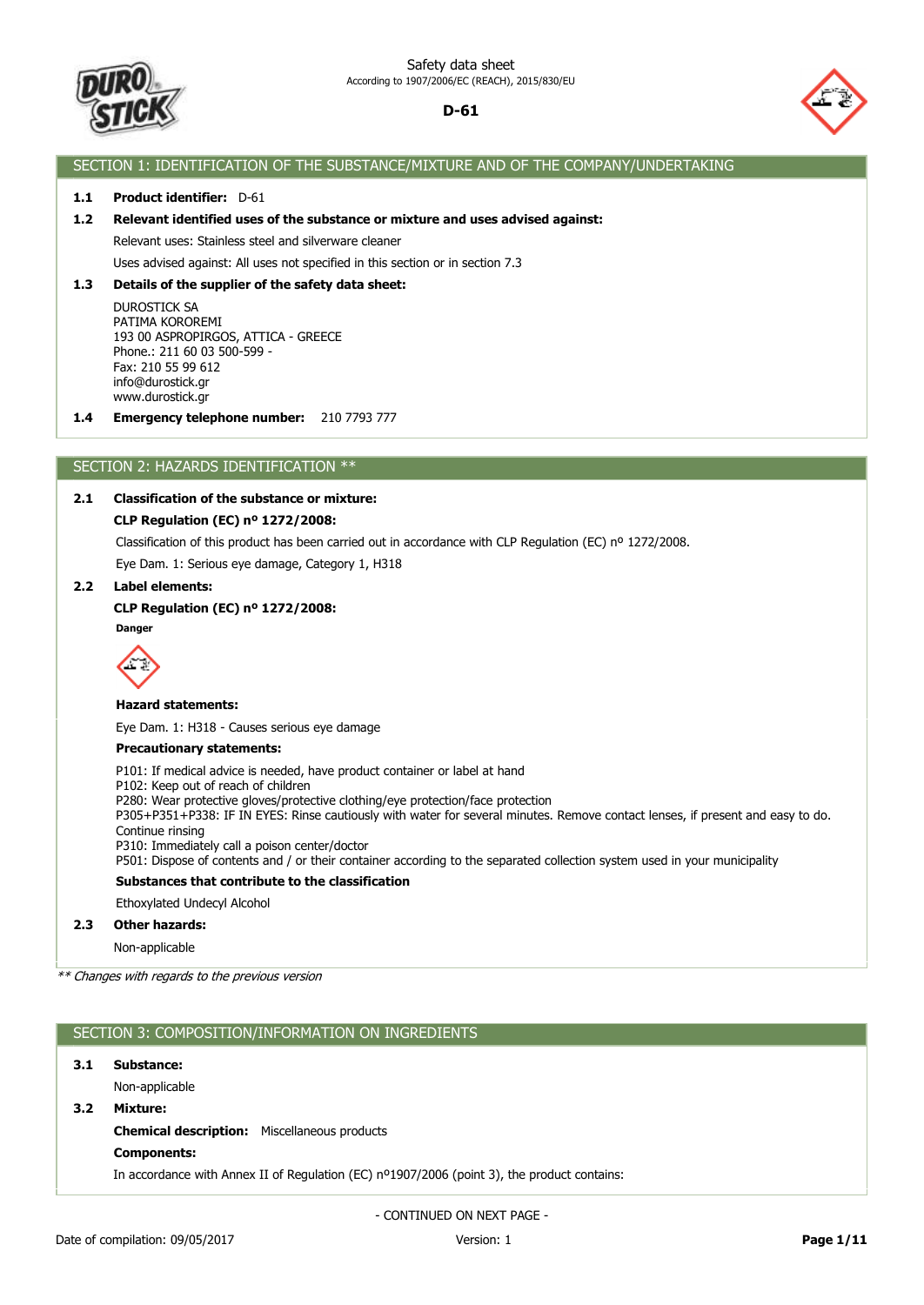



## SECTION 3: COMPOSITION/INFORMATION ON INGREDIENTS (continued)

| Identification                                                                                      |                                                         | Chemical name/Classification                                                                                                                                                               | Concentration                |
|-----------------------------------------------------------------------------------------------------|---------------------------------------------------------|--------------------------------------------------------------------------------------------------------------------------------------------------------------------------------------------|------------------------------|
| CAS:<br>34590-94-8<br>EC:<br>252-104-2<br>Index: Non-applicable<br>REACH: 01-2119450011-60-XXX<br>x | Dipropylene Glycol Methyl Ether<br>Regulation 1272/2008 | Not classified                                                                                                                                                                             | $4,9 - 5,9$<br>$\frac{0}{0}$ |
| 127036-24-2<br>CAS:<br>EC:<br>Non-applicable                                                        | <b>Ethoxylated Undecyl Alcohol</b>                      | Self-classified                                                                                                                                                                            |                              |
| Index: Non-applicable<br>REACH: Non-applicable                                                      | Regulation 1272/2008                                    | Acute Tox. 4: H302; Eye Dam. 1: H318 - Danger                                                                                                                                              | $2,4 - 4,9$<br>$\frac{0}{0}$ |
| CAS:<br>5949-29-1                                                                                   | Citric Acid monohydrated                                | Self-classified                                                                                                                                                                            |                              |
| EC:<br>Non-applicable<br>Index: Non-applicable<br>REACH: 01-2119457026-42-XXX                       | Regulation 1272/2008                                    | Eye Irrit. 2: H319 - Warning                                                                                                                                                               | $2,4 - 4,9$<br>$\frac{0}{0}$ |
| CAS:<br>$67 - 63 - 0$<br>200-661-7                                                                  | Propan-2-ol                                             | ATP CLP00                                                                                                                                                                                  |                              |
| EC:<br>Index: 603-117-00-0<br>REACH: 01-2119457558-25-XXX<br>Y                                      | Regulation 1272/2008                                    | Eye Irrit. 2: H319; Flam. Lig. 2: H225; STOT SE 3: H336 - Danger<br>OX.                                                                                                                    | $0,9 - 2,4$<br>$\frac{0}{0}$ |
| CAS:<br>$111 - 76 - 2$                                                                              | 2-butoxyethanol                                         | ATP CLP00                                                                                                                                                                                  |                              |
| EC:<br>203-905-0<br>Index: 603-014-00-0<br>REACH: 01-2119475108-36-XXX                              | Regulation 1272/2008                                    | Acute Tox. 4: H302+H312+H332; Eye Irrit. 2: H319; Skin Irrit. 2: H315 - Warning<br>œ<br>To obtain more information on the righ of the substances consult sections $9, 11, 12, 15$ and $16$ | $<$ 0,09 $%$                 |

To obtain more information on the risk of the substances consult sections 8, 11, 12, 15 and 16.

## SECTION 4: FIRST AID MEASURES

## **4.1 Description of first aid measures:**

The symptoms resulting from intoxication can appear after exposure, therefore, in case of doubt, seek medical attention for direct exposure to the chemical product or persistent discomfort, showing the SDS of this product.

#### **By inhalation:**

This product is not classified as hazardous through inhalation,however, it is recommended in case of intoxication symptoms to remove the person affected from the area of exposure, provide clean air and keep at rest. Request medical attention if symptoms persist.

#### **By skin contact:**

This product is not classified as hazardous when in contact with the skin. However, in case of skin contact it is recommended to remove contaminated clothes and shoes, rinse the skin or shower the person affected if necessary thoroughly with cold water and neutral soap. In case of serious reaction consult a doctor.

## **By eye contact:**

Rinse eyes thoroughly with lukewarm water for at least 15 minutes. Do not allow the person affected to rub or close their eyes. If the injured person uses contact lenses, these should be removed unless they are stuck to the eyes, as this could cause further damage. In all cases, after cleaning, a doctor should be consulted as quickly as possible with the SDS of the product.

## **By ingestion/aspiration:**

Do not induce vomiting, but if it does happen keep the head down to avoid aspiration. Keep the person affected at rest. Rinse out the mouth and throat, as they may have been affected during ingestion.

## **4.2 Most important symptoms and effects, both acute and delayed:**

Acute and delayed effects are indicated in sections 2 and 11.

#### **4.3 Indication of any immediate medical attention and special treatment needed:**

Non-applicable

## SECTION 5: FIREFIGHTING MEASURES

### **5.1 Extinguishing media:**

Product is non-flammable under normal conditions of storage, manipulation and use, containing flammable substances. In the case of inflammation as a result of improper manipulation, storage or use preferably use polyvalent powder extinguishers (ABC powder), in accordance with the Regulation on fire protection systems. IT IS NOT RECOMMENDED to use tap water as an extinguishing agent.

#### **5.2 Special hazards arising from the substance or mixture:**

As a result of combustion or thermal decomposition reactive sub-products are created that can become highly toxic and, consequently, can present a serious health risk.

## **5.3 Advice for firefighters:**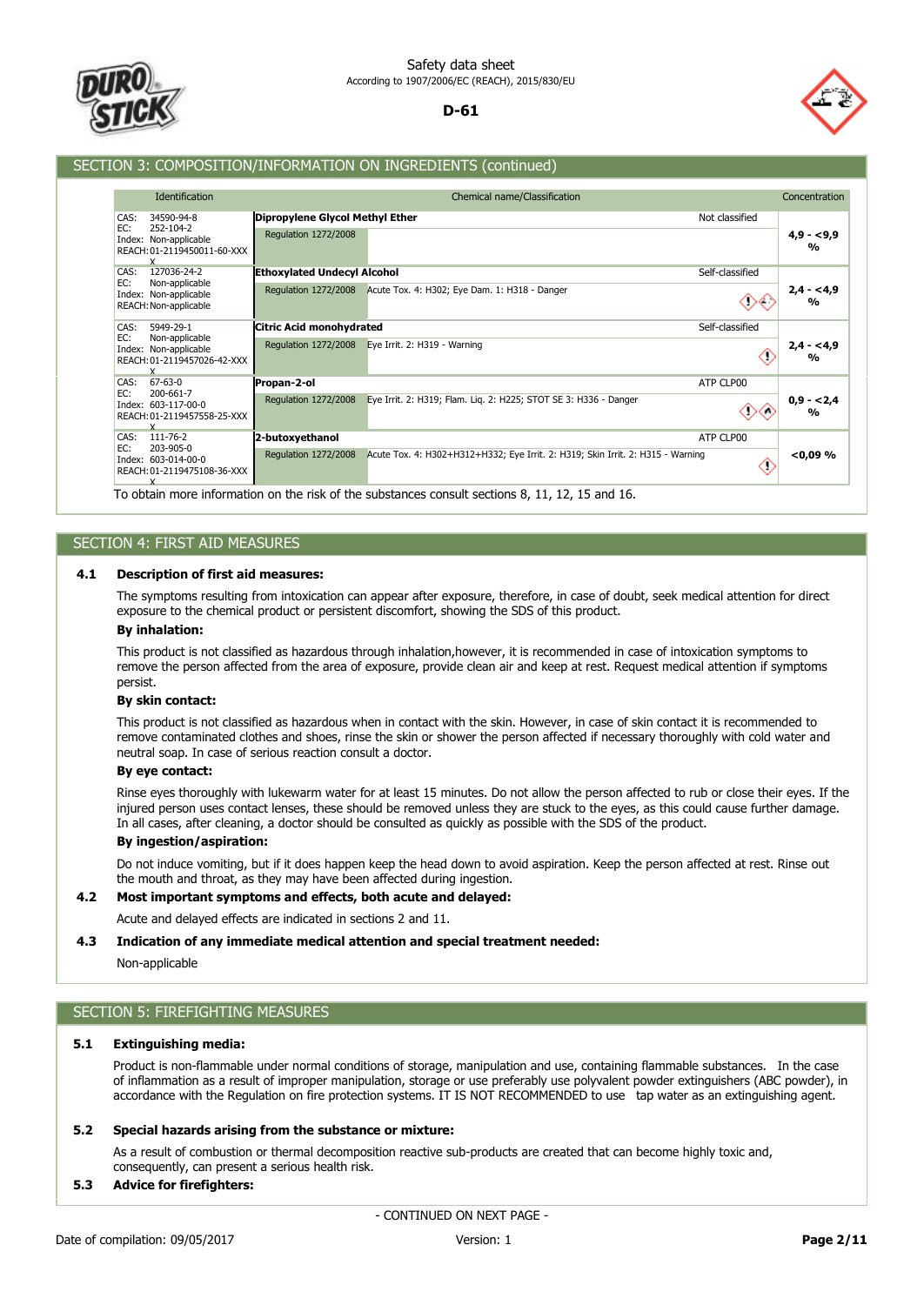



## SECTION 5: FIREFIGHTING MEASURES (continued)

Depending on the magnitude of the fire it may be necessary to use full protective clothing and individual respiratory equipment. Minimum emergency facilities and equipment should be available (fire blankets, portable first aid kit,...) in accordance with Directive 89/654/EC.

## **Additional provisions:**

Act in accordance with the Internal Emergency Plan and the Information Sheets on actions to take after an accident or other emergencies. Destroy any source of ignition. In case of fire, refrigerate the storage containers and tanks for products susceptible to inflammation, explosion or BLEVE as a result of high temperatures. Avoid spillage of the products used to extinguish the fire into an aqueous medium.

## SECTION 6: ACCIDENTAL RELEASE MEASURES

#### **6.1 Personal precautions, protective equipment and emergency procedures:**

Isolate leaks provided that there is no additional risk for the people performing this task. Evacuate the area and keep out those without protection. Personal protection equipment must be used against potential contact with the spilt product (See section 8). Above all prevent the formation of any vapour-air flammable mixtures, through either ventilation or the use of an inertization agent. Destroy any source of ignition. Eliminate electrostatic charges by interconnecting all the conductive surfaces on which static electricity could form, and also ensuring that all surfaces are connected to the ground.

#### **6.2 Environmental precautions:**

This product is not classified as hazardous to the environment. Keep product away from drains, surface and underground water.

## **6.3 Methods and material for containment and cleaning up:**

It is recommended:

Absorb the spillage using sand or inert absorbent and move it to a safe place. Do not absorb in sawdust or other combustible absorbents. For any concern related to disposal consult section 13.

#### **6.4 Reference to other sections:**

See sections 8 and 13.

## SECTION 7: HANDLING AND STORAGE

#### **7.1 Precautions for safe handling:**

A.- Precautions for safe manipulation

Comply with the current legislation concerning the prevention of industrial risks. Keep containers hermetically sealed. Control spills and residues, destroying them with safe methods (section 6). Avoid leakages from the container. Maintain order and cleanliness where dangerous products are used.

B.- Technical recommendations for the prevention of fires and explosions

Avoid the evaporation of the product as it contains flammable substances, which could form flammable vapour/air mixtures in the presence of sources of ignition. Control sources of ignition (mobile phones, sparks,...) and transfer at slow speeds to avoid the creation of electrostatic charges. Avoid projections and pulverizations. Consult section 10 for conditions and materials that should be avoided.

C.- Technical recommendations to prevent ergonomic and toxicological risks

Do not eat or drink during the process, washing hands afterwards with suitable cleaning products.

D.- Technical recommendations to prevent environmental risks

It is recommended to have absorbent material available at close proximity to the product (See subsection 6.3)

#### **7.2 Conditions for safe storage, including any incompatibilities:**

A.- Technical measures for storage

| Minimum Temp.: | 5 OC      |
|----------------|-----------|
| Maximum Temp.: | 30 °C     |
| Maximum time:  | 24 Months |

B.- General conditions for storage

Avoid sources of heat, radiation, static electricity and contact with food. For additional information see subsection 10.5

## **7.3 Specific end use(s):**

Except for the instructions already specified it is not necessary to provide any special recommendation regarding the uses of this product.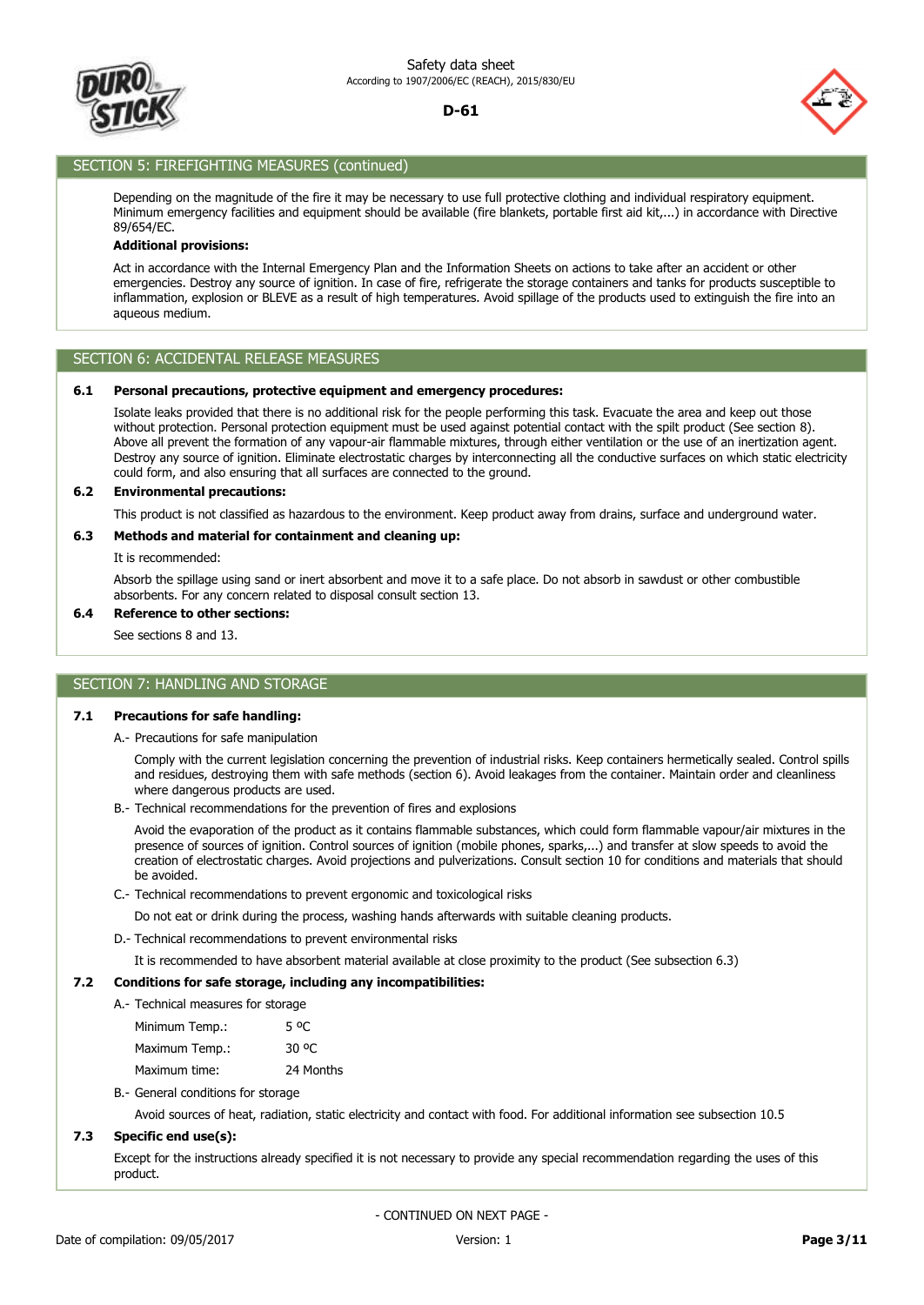



# SECTION 8: EXPOSURE CONTROLS/PERSONAL PROTECTION

## **8.1 Control parameters:**

Substances whose occupational exposure limits have to be monitored in the work environment

| Identification                  | <b>Environmental limits</b> |        |                         |
|---------------------------------|-----------------------------|--------|-------------------------|
| Dipropylene Glycol Methyl Ether | IOELV (8h)                  | 50 ppm | $308 \text{ mg/m}^3$    |
| CAS: 34590-94-8                 | <b>IOELV (STEL)</b>         |        |                         |
| EC: 252-104-2                   | Year                        | 2015   |                         |
| 2-butoxyethanol                 | IOELV (8h)                  | 20 ppm | $98 \text{ mg/m}^3$     |
| CAS: 111-76-2                   | <b>IOELV (STEL)</b>         | 50 ppm | $246$ mg/m <sup>3</sup> |
| EC: 203-905-0                   | Year                        | 2015   |                         |

## **DNEL (Workers):**

|                                 | Short exposure    |                         |                         | Long exposure           |                |
|---------------------------------|-------------------|-------------------------|-------------------------|-------------------------|----------------|
| <b>Identification</b>           |                   | Systemic                | Local                   | Systemic                | Local          |
| Dipropylene Glycol Methyl Ether | Oral              | Non-applicable          | Non-applicable          | Non-applicable          | Non-applicable |
| CAS: 34590-94-8                 | Dermal            | Non-applicable          | Non-applicable          | $65 \text{ mg/kg}$      | Non-applicable |
| EC: 252-104-2                   | <b>Inhalation</b> | Non-applicable          | Non-applicable          | $310$ mg/m <sup>3</sup> | Non-applicable |
| Propan-2-ol                     | Oral              | Non-applicable          | Non-applicable          | Non-applicable          | Non-applicable |
| CAS: 67-63-0                    | Dermal            | Non-applicable          | Non-applicable          | 888 mg/kg               | Non-applicable |
| EC: 200-661-7                   | <b>Inhalation</b> | Non-applicable          | Non-applicable          | 500 mg/m <sup>3</sup>   | Non-applicable |
| 2-butoxyethanol                 | Oral              | Non-applicable          | Non-applicable          | Non-applicable          | Non-applicable |
| CAS: 111-76-2                   | Dermal            | 89 mg/kg                | Non-applicable          | $75 \text{ mg/kg}$      | Non-applicable |
| EC: 203-905-0                   | <b>Inhalation</b> | $663$ mg/m <sup>3</sup> | $246$ mg/m <sup>3</sup> | $98 \text{ mg/m}^3$     | Non-applicable |

## **DNEL (General population):**

|                                 |                   | Short exposure          |                         |                       | Long exposure  |
|---------------------------------|-------------------|-------------------------|-------------------------|-----------------------|----------------|
| <b>Identification</b>           |                   | Systemic                | Local                   | Systemic              | Local          |
| Dipropylene Glycol Methyl Ether | Oral              | Non-applicable          | Non-applicable          | $1,67$ mg/kg          | Non-applicable |
| CAS: 34590-94-8                 | Dermal            | Non-applicable          | Non-applicable          | $15 \text{ mg/kg}$    | Non-applicable |
| EC: 252-104-2                   | <b>Inhalation</b> | Non-applicable          | Non-applicable          | $37,2 \text{ mg/m}^3$ | Non-applicable |
| Propan-2-ol                     | Oral              | Non-applicable          | Non-applicable          | $26 \text{ mg/kg}$    | Non-applicable |
| CAS: 67-63-0                    | Dermal            | Non-applicable          | Non-applicable          | 319 mg/kg             | Non-applicable |
| EC: 200-661-7                   | <b>Inhalation</b> | Non-applicable          | Non-applicable          | $89 \text{ mg/m}^3$   | Non-applicable |
| 2-butoxyethanol                 | Oral              | $13,4$ mg/kg            | Non-applicable          | $3,2 \text{ mg/kg}$   | Non-applicable |
| CAS: 111-76-2                   | Dermal            | 44,5 mg/kg              | Non-applicable          | 38 mg/kg              | Non-applicable |
| EC: 203-905-0                   | <b>Inhalation</b> | $426$ mg/m <sup>3</sup> | $123$ mg/m <sup>3</sup> | $49 \text{ mg/m}^3$   | Non-applicable |

**PNEC:**

| <b>Identification</b>           |                     |                    |                         |                |
|---------------------------------|---------------------|--------------------|-------------------------|----------------|
| Dipropylene Glycol Methyl Ether | <b>STP</b>          | 4168 mg/L          | Fresh water             | 19 mg/L        |
| CAS: 34590-94-8                 | Soil                | $2,74$ mg/kg       | Marine water            | $1,9$ mg/L     |
| EC: 252-104-2                   | <b>Intermittent</b> | 190 mg/L           | Sediment (Fresh water)  | 70,2 mg/kg     |
|                                 | Oral                | Non-applicable     | Sediment (Marine water) | 7,02 mg/kg     |
| Citric Acid monohidrated        | <b>STP</b>          | 1000 mg/L          | Fresh water             | $0,44$ mg/L    |
| CAS: 5949-29-1                  | Soil                | 33,1 mg/kg         | Marine water            | $0,044$ mg/L   |
| EC: Non-applicable              | Intermittent        | Non-applicable     | Sediment (Fresh water)  | 34,6 mg/kg     |
|                                 | Oral                | Non-applicable     | Sediment (Marine water) | 3,46 mg/kg     |
| Propan-2-ol                     | <b>STP</b>          | 2251 mg/L          | Fresh water             | 140,9 mg/L     |
| CAS: 67-63-0                    | Soil                | $28 \text{ mg/kg}$ | Marine water            | 140,9 mg/L     |
| EC: 200-661-7                   | Intermittent        | 140,9 mg/L         | Sediment (Fresh water)  | 552 mg/kg      |
|                                 | Oral                | $160$ g/kg         | Sediment (Marine water) | 552 mg/kg      |
| 2-butoxyethanol                 | <b>STP</b>          | 463 mg/L           | Fresh water             | 8,8 mg/L       |
| CAS: 111-76-2                   | Soil                | $3,13$ mg/kg       | Marine water            | $0.88$ mg/L    |
| EC: 203-905-0                   | Intermittent        | $9,1$ mg/L         | Sediment (Fresh water)  | 34,6 mg/kg     |
|                                 | Oral                | $20$ g/kg          | Sediment (Marine water) | Non-applicable |

# **8.2 Exposure controls:**

A.- General security and hygiene measures in the work place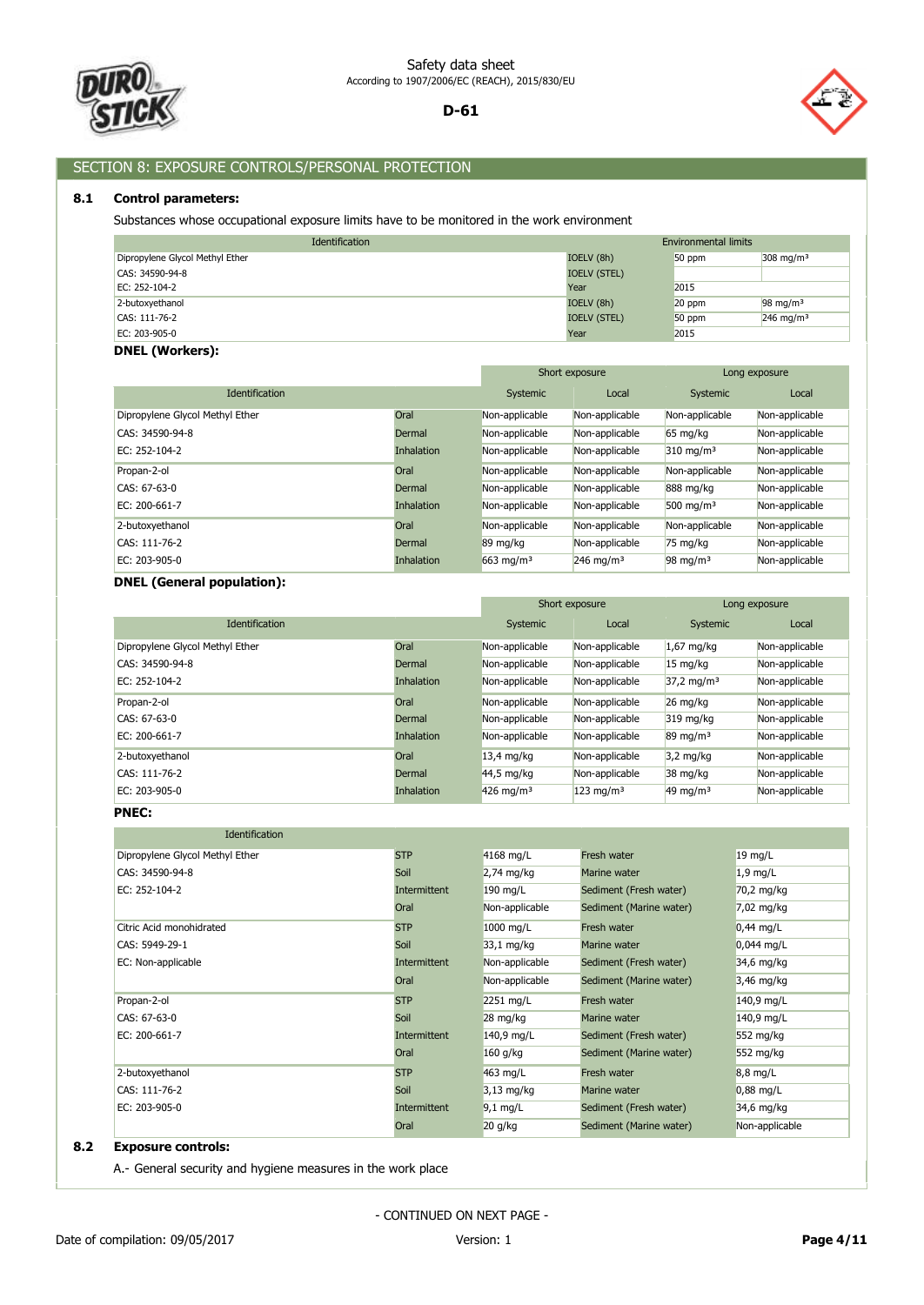



## SECTION 8: EXPOSURE CONTROLS/PERSONAL PROTECTION (continued)

As a preventative measure it is recommended to use basic Personal Protection Equipment, with the corresponding <<CE marking>> in accordance with Directive 89/686/EC. For more information on Personal Protection Equipment (storage, use, cleaning, maintenance, class of protection,…) consult the information leaflet provided by the manufacturer. For more information see subsection 7.1.

All information contained herein is a recommendation which needs some specification from the labour risk prevention services as it is not known whether the company has additional measures at its disposal.

#### B.- Respiratory protection

The use of protection equipment will be necessary if a mist forms or if the occupational exposure limits are exceeded.

#### C.- Specific protection for the hands

| Pictogram                         | <b>PPE</b>                               | Labelling | <b>CEN Standard</b> | Remarks                                                                                                                                                                                                                   |
|-----------------------------------|------------------------------------------|-----------|---------------------|---------------------------------------------------------------------------------------------------------------------------------------------------------------------------------------------------------------------------|
| ‴<br>Mandatory hand<br>protection | Protective gloves against<br>minor risks |           |                     | Replace gloves in case of any sign of damage. For<br>prolonged periods of exposure to the product for<br>professional users/industrials, we recommend using<br>CE III gloves in line with standards EN 420 and EN<br>374. |

As the product is a mixture of several substances, the resistance of the glove material can not be calculated in advance with total reliability and has therefore to be checked prior to the application

#### D.- Ocular and facial protection

| Pictogram                                         | <b>PPE</b>                                       | Labelling | <b>CEN Standard</b>             | Remarks                                                                                                                         |
|---------------------------------------------------|--------------------------------------------------|-----------|---------------------------------|---------------------------------------------------------------------------------------------------------------------------------|
| $-1$ <sup>-</sup><br>Mandatory face<br>protection | Panoramic glasses against<br>splash/projections. | CAT II    | EN 166:2001<br>EN ISO 4007:2012 | Clean daily and disinfect periodically according to the<br>manufacturer's instructions. Use if there is a risk of<br>splashing. |

#### E.- Bodily protection

|           | <b>PPE</b>           |           | <b>CEN Standard</b> | Remarks                                                                                                                                                                                                                                                                          |
|-----------|----------------------|-----------|---------------------|----------------------------------------------------------------------------------------------------------------------------------------------------------------------------------------------------------------------------------------------------------------------------------|
| Pictogram |                      | Labelling |                     |                                                                                                                                                                                                                                                                                  |
|           | Work clothing        |           |                     | Replace before any evidence of deterioration. For<br>periods of prolonged exposure to the product for<br>professional/industrial users CE III is recommended,<br>in accordance with the regulations in EN ISO<br>6529:2001, EN ISO 6530:2005, EN ISO 13688:2013,<br>EN 464:1994. |
|           | Anti-slip work shoes |           | EN ISO 20347:2012   | Replace before any evidence of deterioration. For<br>periods of prolonged exposure to the product for<br>professional/industrial users CE III is recommended,<br>in accordance with the regulations in EN ISO 20345 $y$<br>EN 13832-1                                            |

#### F.- Additional emergency measures

| Emergency measure | <b>Standards</b> | Emergency measure | <b>Standards</b> |
|-------------------|------------------|-------------------|------------------|
| 靈                 | ANSI Z358-1      | æ                 | DIN 12 899       |
| Emergency shower  | ISO 3864-1:2002  | Eyewash stations  | ISO 3864-1:2002  |

#### **Environmental exposure controls:**

In accordance with the community legislation for the protection of the environment it is recommended to avoid environmental spillage of both the product and its container. For additional information see subsection 7.1.D

## SECTION 9: PHYSICAL AND CHEMICAL PROPERTIES

\*Not relevant due to the nature of the product, not providing information property of its hazards.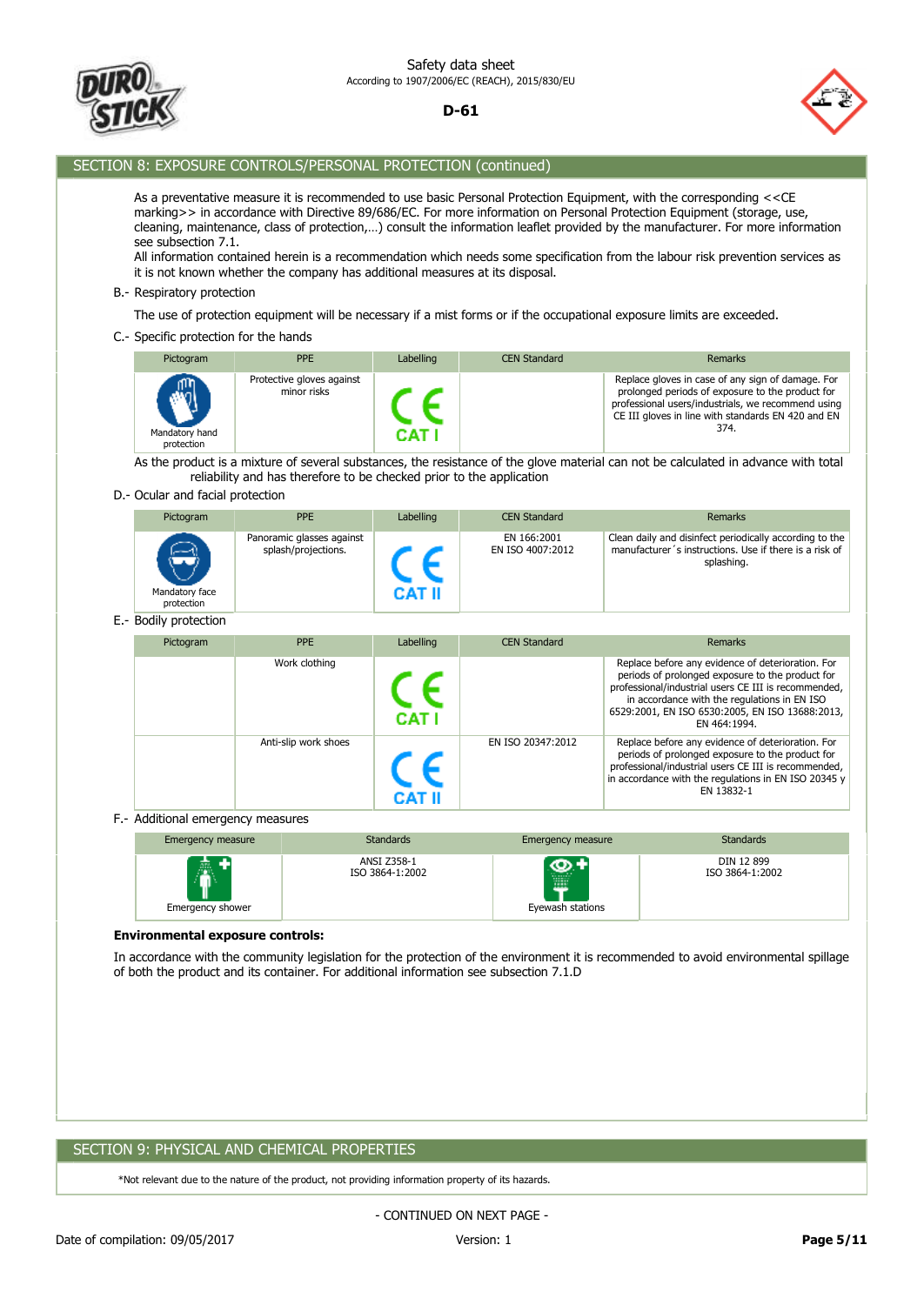



# SECTION 9: PHYSICAL AND CHEMICAL PROPERTIES (continued) Refraction index: Non-applicable \* Surface tension at 20 °C: Non-applicable \* **9.2 Other information:** Upper flammability limit: Non-applicable \* Lower flammability limit: Non-applicable \* Autoignition temperature: 238 °C Flammability (solid, gas): Non-applicable \* Flash Point: Non Flammable (>60 °C) **Flammability:** Oxidising properties: Non-applicable \* Explosive properties: Non-applicable \* Melting point/freezing point: Non-applicable \* Decomposition temperature: Non-applicable \* Solubility properties: Non-applicable \* Solubility in water at 20 °C: Non-applicable \* Partition coefficient n-octanol/water 20 °C: Non-applicable \* Vapour density at 20 °C: Non-applicable \* pH:  $8.5 \pm 1.0^*$ Concentration: Non-applicable \* Kinematic viscosity at 40 °C:  $>$ 20,5 cSt Kinematic viscosity at 20 °C: Non-applicable \* Dynamic viscosity at 20 °C: Non-applicable \* Relative density at 20 °C: 1,39 Density at 20 °C: 1390 kg/m<sup>3</sup> **Product description:** Evaporation rate at 20 °C: Non-applicable \* Vapour pressure at 50 °C: 12207 Pa (12 kPa) Vapour pressure at 20 °C: 2319 Pa Boiling point at atmospheric pressure: 106 °C **Volatility:** Odour threshold: Non-applicable \* Odour: Characteristic Colour: Colour: Colour: Colour: Colour: Colour: Colour: Colour: Colour: Colour: Colour: Colour: Colour: Colou Appearance: Viscous Physical state at 20 °C: Liquid **Appearance:** For complete information see the product datasheet. **9.1 Information on basic physical and chemical properties:** \*Not relevant due to the nature of the product, not providing information property of its hazards.

## SECTION 10: STABILITY AND REACTIVITY

## **10.1 Reactivity:**

No hazardous reactions are expected because the product is stable under recommended storage conditions. See section 7.

## **10.2 Chemical stability:**

Chemically stable under the conditions of storage, handling and use.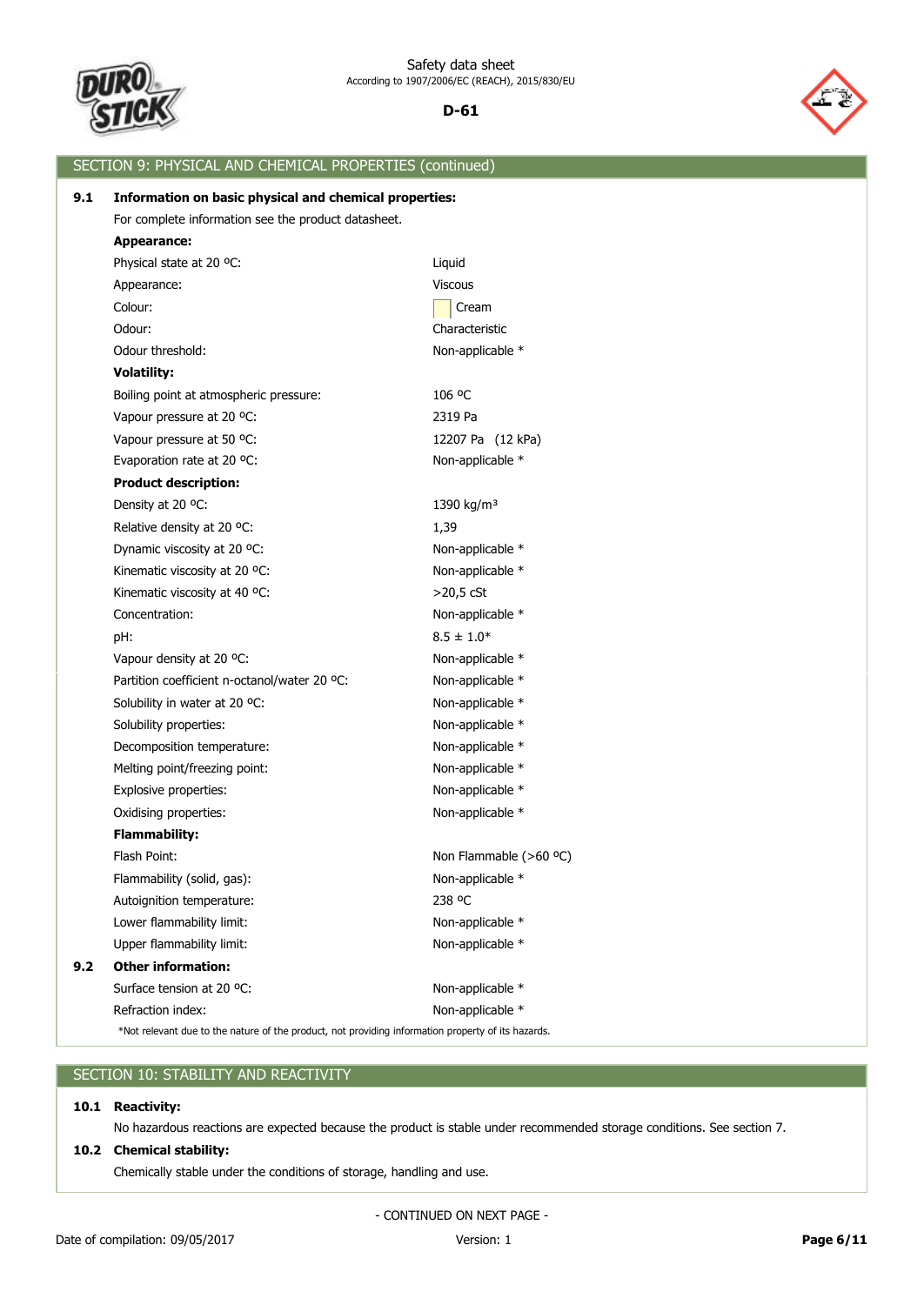



## SECTION 10: STABILITY AND REACTIVITY (continued)

#### **10.3 Possibility of hazardous reactions:**

Under the specified conditions, hazardous reactions that lead to excessive temperatures or pressure are not expected.

#### **10.4 Conditions to avoid:**

Applicable for handling and storage at room temperature:

| Shock and friction<br>Contact with air |                | Increase in temperature | Sunlight              | Humidity                      |  |
|----------------------------------------|----------------|-------------------------|-----------------------|-------------------------------|--|
| Not applicable                         | Not applicable | Precaution              | Precaution            | Not applicable                |  |
| 10.5 Incompatible materials:           |                |                         |                       |                               |  |
| Acids                                  | Water          | Combustive materials    | Combustible materials | <b>Others</b>                 |  |
| Avoid strong acids                     | Not applicable | Avoid direct impact     | Not applicable        | Avoid alkalis or strong bases |  |

**10.6 Hazardous decomposition products:**

See subsection 10.3, 10.4 and 10.5 to find out the specific decomposition products. Depending on the decomposition conditions, complex mixtures of chemical substances can be released: carbon dioxide (CO2), carbon monoxide and other organic compounds.

## SECTION 11: TOXICOLOGICAL INFORMATION

#### **11.1 Information on toxicological effects:**

The experimental information related to the toxicological properties of the product itself is not available

Contains glycols. With possibility of effects that are hazardous to the health, it is recommended not to breathe the vapours for long periods of time.

#### **Dangerous health implications:**

In case of exposure that is repetitive, prolonged or at concentrations higher than recommended by the occupational exposure limits, it may result in adverse effects on health depending on the means of exposure:

A.- Ingestion (acute effect):

- Acute toxicity : Based on available data, the classification criteria are not met, however, it contains substances classified as dangerous for consumption. For more information see section 3.

- Corrosivity/Irritability: Based on available data, the classification criteria are not met, however it does contain substances classified as dangerous for this effect. For more information see section 3.

B- Inhalation (acute effect):

- Acute toxicity : Based on available data, the classification criteria are not met, however, it contains substances classified as dangerous for inhalation. For more information see section 3.

- Corrosivity/Irritability: Based on available data, the classification criteria are not met, as it does not contain substances classified as dangerous for this effect. For more information see section 3.

C- Contact with the skin and the eyes (acute effect):

- Contact with the skin: Based on available data, the classification criteria are not met, however, it contains substances classified as dangerous for skin contact. For more information see section 3.

- Contact with the eyes: Produces serious eye damage after contact.
- D- CMR effects (carcinogenicity, mutagenicity and toxicity to reproduction):

- Carcinogenicity: Based on available data, the classification criteria are not met, as it does not contain substances classified as dangerous for the effects mentioned. For more information see section 3.

- Mutagenicity: Based on available data, the classification criteria are not met, as it does not contain substances classified as dangerous for this effect. For more information see section 3.

Reproductive toxicity: Based on available data, the classification criteria are not met, as it does not contain substances classified as dangerous for this effect. For more information see section 3.

E- Sensitizing effects:

- Respiratory: Based on available data, the classification criteria are not met, as it does not contain substances classified as dangerous with sensitising effects. For more information see section 3.

- Cutaneous: Based on available data, the classification criteria are not met, as it does not contain substances classified as dangerous for this effect. For more information see section 3.

F- Specific target organ toxicity (STOT) - single exposure:

Based on available data, the classification criteria are not met, however, it contains substances classified as dangerous for inhalation. For more information see section 3.

G- Specific target organ toxicity (STOT)-repeated exposure: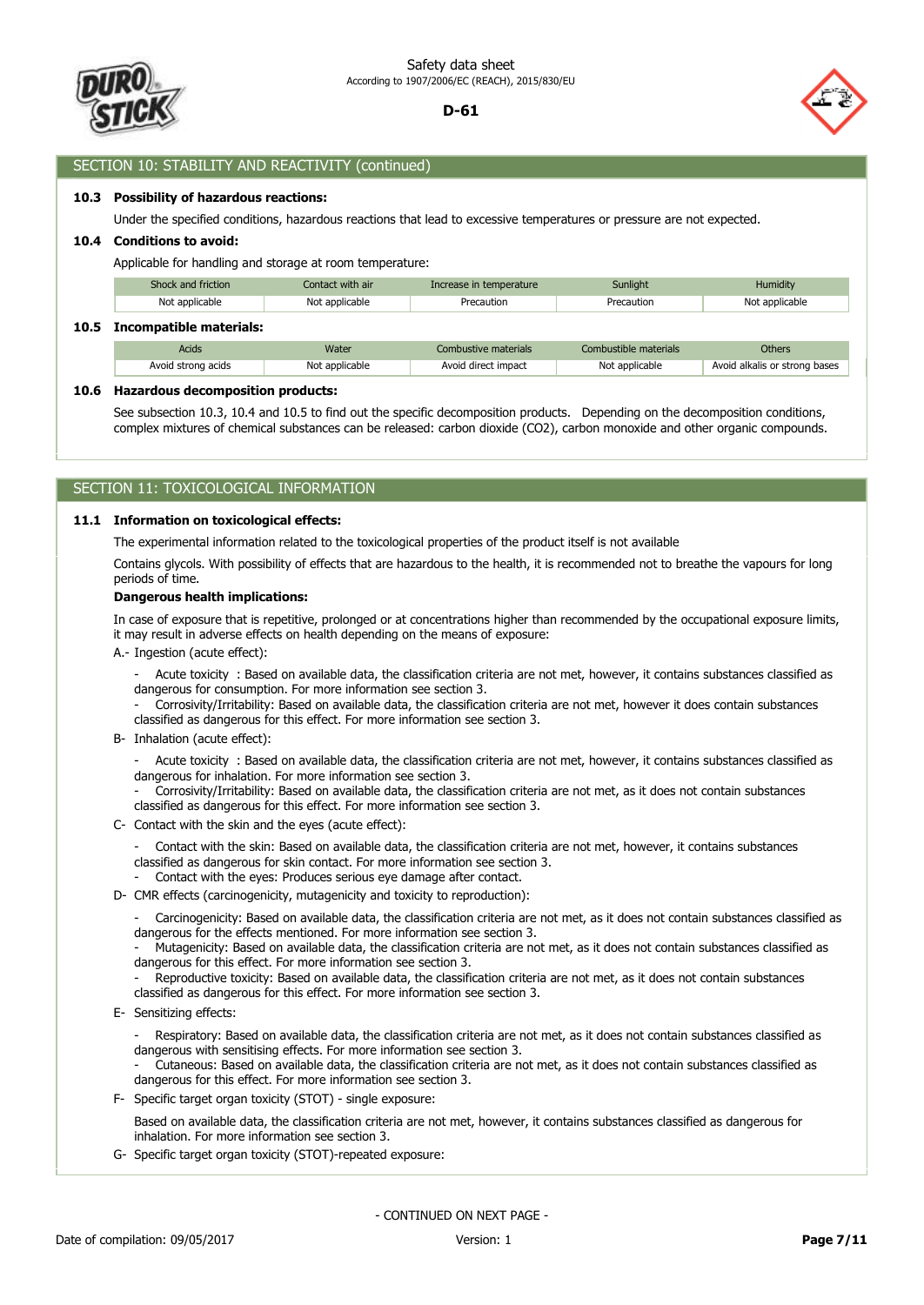



## SECTION 11: TOXICOLOGICAL INFORMATION (continued)

- Specific target organ toxicity (STOT)-repeated exposure: Based on available data, the classification criteria are not met, as it does not contain substances classified as dangerous for this effect. For more information see section 3.
- Skin: Based on available data, the classification criteria are not met, as it does not contain substances classified as dangerous for this effect. For more information see section 3.
- H- Aspiration hazard:

Based on available data, the classification criteria are not met, as it does not contain substances classified as dangerous for this effect. For more information see section 3.

#### **Other information:**

Non-applicable

## **Specific toxicology information on the substances:**

| Identification              | Acute toxicity  |                   | Genus |
|-----------------------------|-----------------|-------------------|-------|
| Citric Acid monohidrated    | LD50 oral       | 3000 mg/kg        | Rat   |
| CAS: 5949-29-1              | LD50 dermal     | 5500 mg/kg        | Rat   |
| EC: Non-applicable          | LC50 inhalation | Non-applicable    |       |
| Propan-2-ol                 | LD50 oral       | 5280 mg/kg        | Rat   |
| CAS: 67-63-0                | LD50 dermal     | 12800 mg/kg       | Rat   |
| EC: 200-661-7               | LC50 inhalation | 72,6 mg/L $(4 h)$ | Rat   |
| Ethoxylated Undecyl Alcohol | LD50 oral       | 500 mg/kg (ATEi)  |       |
| CAS: 127036-24-2            | LD50 dermal     | Non-applicable    |       |
| EC: Non-applicable          | LC50 inhalation | Non-applicable    |       |
| 2-butoxyethanol             | LD50 oral       | 500 mg/kg         | Rat   |
| CAS: 111-76-2               | LD50 dermal     | $1100$ mg/kg      | Rat   |
| EC: 203-905-0               | LC50 inhalation | 11 mg/L $(4 h)$   | Rat   |

## SECTION 12: ECOLOGICAL INFORMATION

The experimental information related to the eco-toxicological properties of the product itself is not available

#### **12.1 Toxicity:**

| <b>Identification</b>           |             | Acute toxicity     | <b>Species</b>                  | Genus      |
|---------------------------------|-------------|--------------------|---------------------------------|------------|
| Dipropylene Glycol Methyl Ether | <b>LC50</b> | 10000 mg/L (96 h)  | Pimephales promelas             | Fish       |
| CAS: 34590-94-8                 | <b>EC50</b> | 1919 mg/L (48 h)   | Daphnia magna                   | Crustacean |
| EC: $252-104-2$                 | <b>EC50</b> | Non-applicable     |                                 |            |
| Citric Acid monohidrated        | <b>LC50</b> | 1516 mg/L (96 h)   | Lepomis macrochirus             | Fish       |
| CAS: 5949-29-1                  | <b>EC50</b> | 120 mg/L (48 h)    | Daphnia magna                   | Crustacean |
| EC: Non-applicable              | <b>EC50</b> | Non-applicable     |                                 |            |
| Propan-2-ol                     | <b>LC50</b> | 9640 mg/L (96 h)   | Pimephales promelas             | Fish       |
| CAS: 67-63-0                    | <b>EC50</b> | 13299 mg/L (48 h)  | Daphnia magna                   | Crustacean |
| EC: 200-661-7                   | <b>EC50</b> | 1000 mg/L $(72 h)$ | Scenedesmus subspicatus         | Algae      |
| 2-butoxyethanol                 | <b>LC50</b> | 1490 mg/L (96 h)   | Lepomis macrochirus             | Fish       |
| CAS: 111-76-2                   | <b>EC50</b> | 1815 mg/L (48 h)   | Daphnia magna                   | Crustacean |
| EC: $203-905-0$                 | <b>EC50</b> | 911 mg/L (72 h)    | Pseudokirchneriella subcapitata | Algae      |

## **12.2 Persistence and degradability:**

| <b>Identification</b>           |                  | Degradability      | Biodegradability |                |
|---------------------------------|------------------|--------------------|------------------|----------------|
| Dipropylene Glycol Methyl Ether | BOD <sub>5</sub> | Non-applicable     | Concentration    | Non-applicable |
| CAS: 34590-94-8                 | COD              | $0.00202$ g $O2/q$ | Period           | 28 days        |
| EC: 252-104-2                   | BOD5/COD         | Non-applicable     | % Biodegradable  | 73 %           |
| Citric Acid monohidrated        | BOD <sub>5</sub> | Non-applicable     | Concentration    | Non-applicable |
| CAS: 5949-29-1                  | COD.             | Non-applicable     | Period           | 5 days         |
| EC: Non-applicable              | BOD5/COD         | Non-applicable     | % Biodegradable  | 72 %           |
| Propan-2-ol                     | BOD <sub>5</sub> | $1.19q$ O2/a       | Concentration    | 100 mg/L       |
| CAS: 67-63-0                    | COD.             | 2.23 g $O2/q$      | Period           | 14 days        |
| EC: 200-661-7                   | BOD5/COD         | 0.53               | % Biodegradable  | 86 %           |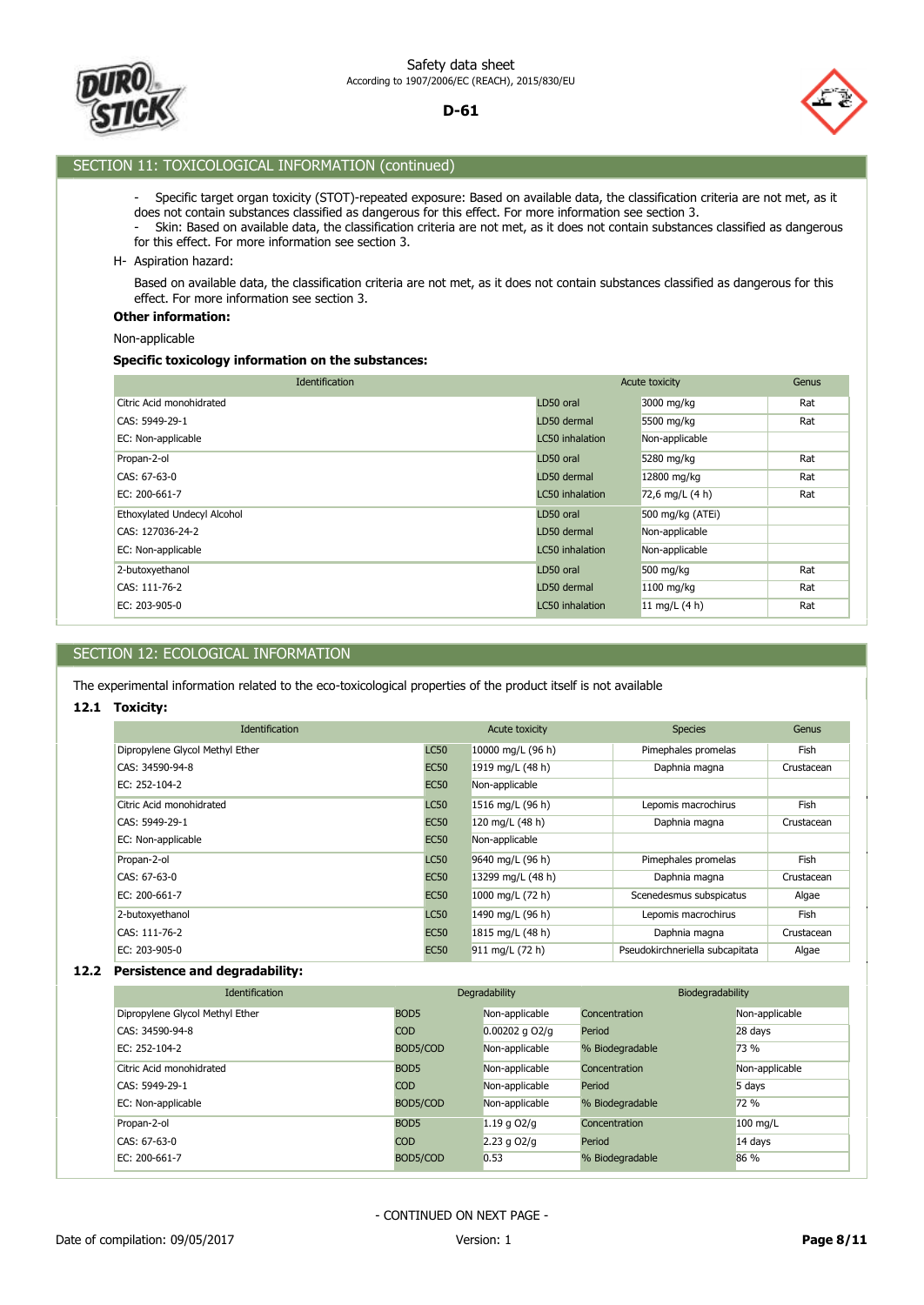



## SECTION 12: ECOLOGICAL INFORMATION (continued)

| <b>Identification</b> |                  | Degradability | Biodegradability |          |
|-----------------------|------------------|---------------|------------------|----------|
| 2-butoxyethanol       | BOD <sub>5</sub> | $0.71$ g O2/g | Concentration    | 100 mg/L |
| CAS: 111-76-2         | <b>COD</b>       | 2.2 g $O2/g$  | Period           | 14 days  |
| EC: 203-905-0         | BOD5/COD         | 0.32          | % Biodegradable  | 96 %     |

#### **12.3 Bioaccumulative potential:**

| Identification<br>Bioaccumulation potential |            |         |
|---------------------------------------------|------------|---------|
| Dipropylene Glycol Methyl Ether             | <b>BCF</b> |         |
| CAS: 34590-94-8                             | Pow Log    | $-0.06$ |
| EC: 252-104-2                               | Potential  | Low     |
| Citric Acid monohidrated                    | <b>BCF</b> | 3       |
| CAS: 5949-29-1                              | Pow Log    | $-1.64$ |
| EC: Non-applicable                          | Potential  | Low     |
| Propan-2-ol                                 | <b>BCF</b> | 3       |
| CAS: 67-63-0                                | Pow Log    | 0.05    |
| EC: 200-661-7                               | Potential  | Low     |
| 2-butoxyethanol                             | <b>BCF</b> | 3       |
| CAS: 111-76-2                               | Pow Log    | 0.83    |
| EC: 203-905-0                               | Potential  | Low     |

## **12.4 Mobility in soil:**

| <b>Identification</b>    |                 | Absorption/desorption   | Volatility |                                           |
|--------------------------|-----------------|-------------------------|------------|-------------------------------------------|
| Citric Acid monohidrated | <b>Koc</b>      | 3.1                     | Henry      | 4,3E-14 Pa $\cdot$ m <sup>3</sup> /mol    |
| CAS: 5949-29-1           | Conclusion      | Very High               | Dry soil   | <b>No</b>                                 |
| EC: Non-applicable       | Surface tension | Non-applicable          | Moist soil | <b>No</b>                                 |
| Propan-2-ol              | <b>Koc</b>      | 1.5                     | Henry      | 8,207E-1 Pa·m <sup>3</sup> /mol           |
| CAS: 67-63-0             | Conclusion      | Very High               | Dry soil   | Yes                                       |
| EC: 200-661-7            | Surface tension | $2,24E-2 N/m (25°C)$    | Moist soil | Yes                                       |
| 2-butoxyethanol          | <b>Koc</b>      | 8                       | Henry      | $1,621E-1$ Pa $\cdot$ m <sup>3</sup> /mol |
| CAS: 111-76-2            | Conclusion      | Very High               | Dry soil   | <b>No</b>                                 |
| EC: $203-905-0$          | Surface tension | 2,729E-2 N/m<br>(25 °C) | Moist soil | Yes                                       |

## **12.5 Results of PBT and vPvB assessment:**

Non-applicable

#### **12.6 Other adverse effects:**

Not described

## SECTION 13: DISPOSAL CONSIDERATIONS

## **13.1 Waste treatment methods:**

| Code     | Description                                       | Waste class (Regulation (EU) No<br>1357/2014) |
|----------|---------------------------------------------------|-----------------------------------------------|
| 20 01 30 | Detergents other than those mentioned in 20 01 29 | Non dangerous                                 |

#### **Type of waste (Regulation (EU) No 1357/2014):**

Non-applicable

## **Waste management (disposal and evaluation):**

Consult the authorized waste service manager on the assessment and disposal operations in accordance with Annex 1 and Annex 2 (Directive 2008/98/EC). As under 15 01 (2014/955/EC) of the code and in case the container has been in direct contact with the product, it will be processed the same way as the actual product. Otherwise, it will be processed as non-dangerous residue. We do not recommended disposal down the drain. See paragraph 6.2.

#### **Regulations related to waste management:**

In accordance with Annex II of Regulation (EC) nº1907/2006 (REACH) the community or state provisions related to waste management are stated

Community legislation: Directive 2008/98/EC, 2014/955/EU, Regulation (EU) No 1357/2014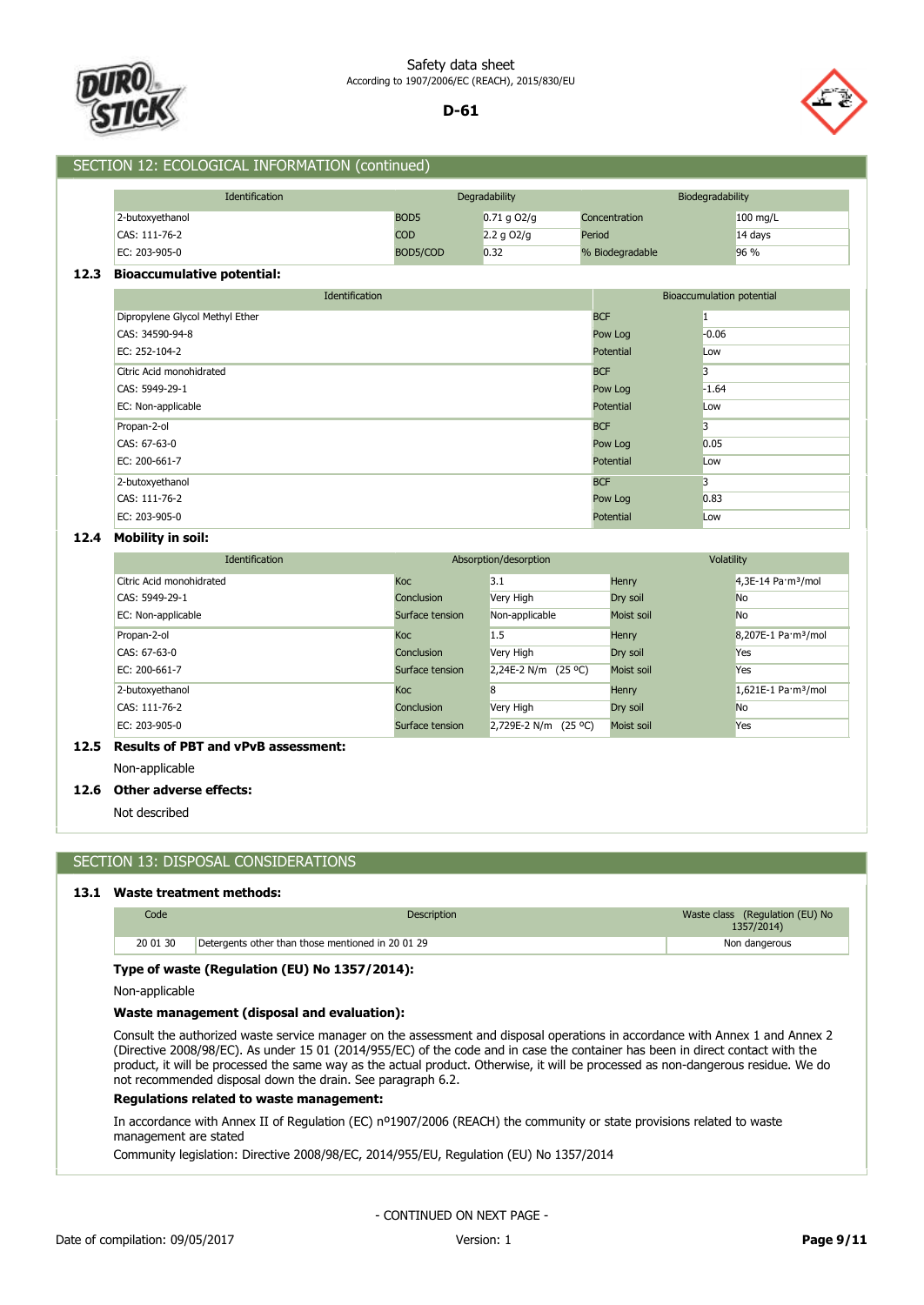

## SECTION 14: TRANSPORT INFORMATION

This product is not regulated for transport (ADR/RID,IMDG,IATA)

# SECTION 15: REGULATORY INFORMATION

## **15.1 Safety, health and environmental regulations/legislation specific for the substance or mixture:**

Candidate substances for authorisation under the Regulation (EC) 1907/2006 (REACH): Non-applicable

Substances included in Annex XIV of REACH ("Authorisation List") and sunset date: Non-applicable

Article 95, REGULATION (EU) No 528/2012: Propan-2-ol (Product-type 1, 2, 4) Regulation (EC) 1005/2009, about substances that deplete the ozone layer: Non-applicable

REGULATION (EU) No 649/2012, in relation to the import and export of hazardous chemical products: Non-applicable

#### **Regulation (EC) nº648/2004 on detergents:**

In accordance with this regulation the product complies with the following:

The tensoactives contained in this mixture comply with the biodegradibility criteria stipulated in Regulation (EC) nº648/2004 on detergents. The information to prove this is available to the relevant authorities of the Member States and will be shown to them by direct request or the request of a detergent manufacturer.

#### **Labelling for contents:**

|                          | nponent | ferval. |
|--------------------------|---------|---------|
| Non-ionic<br>surfactants |         | m       |

**Limitations to commercialisation and the use of certain dangerous substances and mixtures (Annex XVII REACH, etc ….):**

Non-applicable

#### **Specific provisions in terms of protecting people or the environment:**

It is recommended to use the information included in this safety data sheet as data used in a risk evaluation of the local circumstances in order to establish the necessary risk prevention measures for the manipulation, use, storage and disposal of this product.

#### **Other legislation:**

The product could be affected by sectorial legislation

- Regulation (EC) No 1223/2009 of the European Parliament and of the Council of 30 November 2009 on cosmetic products
- Regulation (EC) No 648/2004 of the European Parliament and of the Council of 31 March 2004 on detergents
- Commission Regulation (EC) No 907/2006 of 20 June 2006 amending Regulation (EC) No 648/2004 of the European Parliament and of the Council on detergents, in order to adapt Annexes III and VII

- Commission Regulation (EC) No 551/2009 of 25 June 2009 amending Regulation (EC) No 648/2004 of the European Parliament and of the Council on detergents, in order to adapt Annexes V and VI thereto (surfactant derogation)

#### **15.2 Chemical safety assessment:**

The supplier has not carried out evaluation of chemical safety.

## SECTION 16: OTHER INFORMATION

#### **Legislation related to safety data sheets:**

This safety data sheet has been designed in accordance with ANNEX II-Guide to the compilation of safety data sheets of Regulation (EC) Nº 1907/2006 (Regulation (EC) Nº 2015/830)

**Modifications related to the previous Safety Data Sheet which concerns the ways of managing risks.:**

CLP Regulation (EC) nº 1272/2008 (SECTION 2, SECTION 16):

· Precautionary statements

## **Texts of the legislative phrases mentioned in section 2:**

H318: Causes serious eye damage

#### **Texts of the legislative phrases mentioned in section 3:**

The phrases indicated do not refer to the product itself; they are present merely for informative purposes and refer to the individual components which appear in section 3

#### **CLP Regulation (EC) nº 1272/2008:**